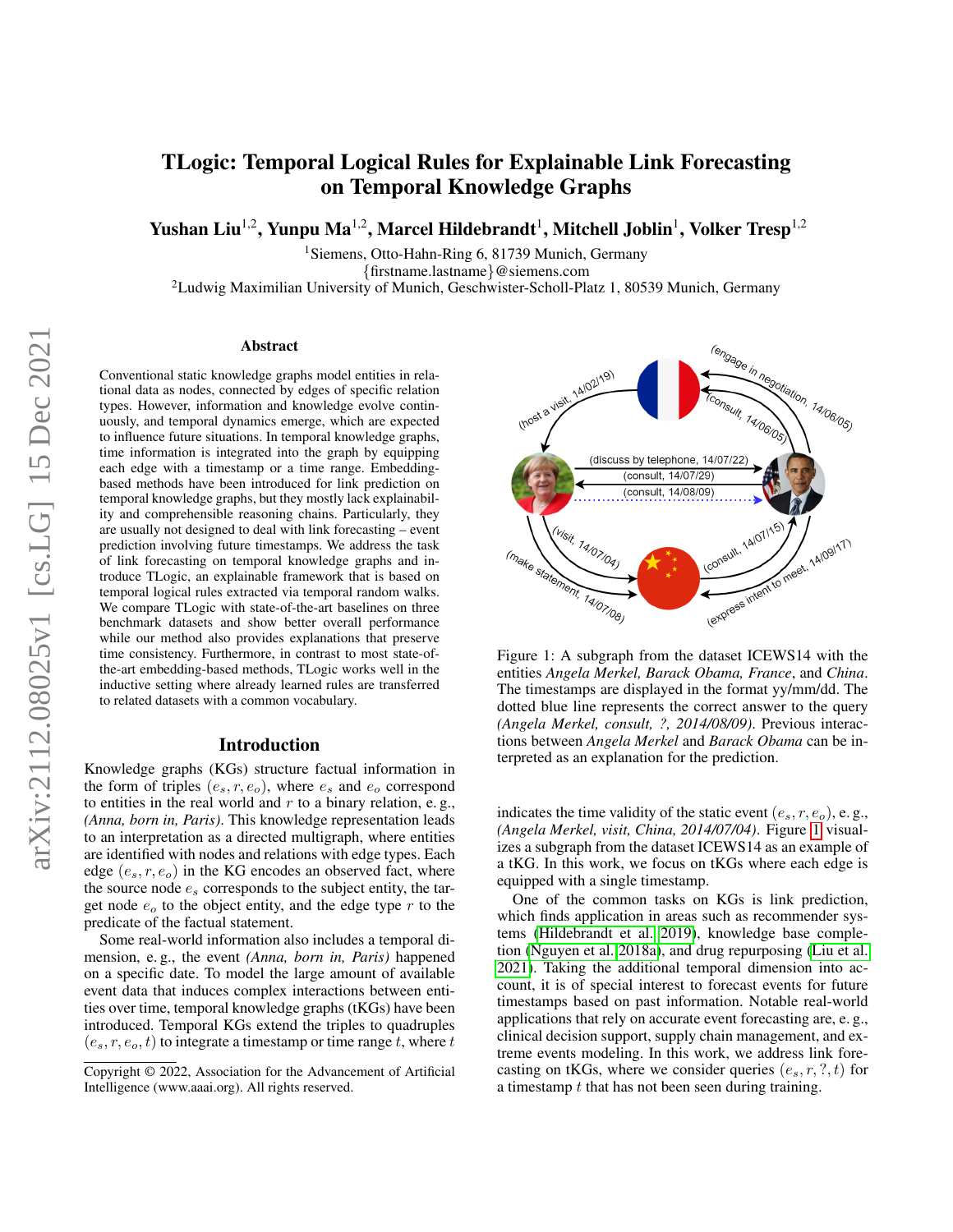Several embedding-based methods have been introduced for tKGs to solve link prediction and forecasting (link prediction with future timestamps), e.g., TTransE [\(Leblay](#page-7-3) [and Chekol 2018\)](#page-7-3), TNTComplEx [\(Lacroix, Obozinski, and](#page-7-4) [Usunier 2020\)](#page-7-4), and RE-Net [\(Jin et al. 2019\)](#page-7-5). The underlying principle is to project the entities and relations into a lowdimensional vector space while preserving the topology and temporal dynamics of the tKG. These methods can learn the complex patterns that lead to an event but often lack transparency and interpretability.

To increase the transparency and trustworthiness of the solutions, human-understandable explanations are necessary, which can be provided by logical rules. However, the manual creation of rules is often difficult due to the complex nature of events. Domain experts cannot articulate the conditions for the occurrence of an event sufficiently formally to express this knowledge as rules, which leads to a problem termed as the knowledge acquisition bottleneck. Generally, symbolic methods that make use of logical rules tend to suffer from scalability issues, which make them impractical for the application on large real-world datasets.

We propose TLogic that automatically mines cyclic temporal logical rules by extracting temporal random walks from the graph. We achieve both high predictive performance and time-consistent explanations in the form of temporal rules, which conform to the observation that the occurrence of an event is usually triggered by previous events. The main contributions of this work are summarized as follows:

- We introduce TLogic, a novel symbolic framework based on temporal random walks in temporal knowledge graphs. It is the first approach that directly learns temporal logical rules from tKGs and applies these rules to the link forecasting task.
- Our approach provides explicit and human-readable explanations in the form of temporal logical rules and is scalable to large datasets.
- We conduct experiments on three benchmark datasets (ICEWS14, ICEWS18, and ICEWS0515) and show better overall performance compared with state-of-the-art baselines.
- We demonstrate the effectiveness of our method in the inductive setting where our learned rules are transferred to a related dataset with a common vocabulary.

## Related Work

Subsymbolic machine learning methods, e. g., embeddingbased algorithms, have achieved success for the link prediction task on static KGs. Well-known methods include RESCAL [\(Nickel, Tresp, and Kriegel 2011\)](#page-7-6), TransE [\(Bor](#page-7-7)[des et al. 2013\)](#page-7-7), DistMult [\(Yang et al. 2015\)](#page-7-8), and ComplEx [\(Trouillon et al. 2016\)](#page-7-9) as well as the graph convolutional approaches R-GCN [\(Schlichtkrull et al. 2018\)](#page-7-10) and CompGCN [\(Vashishth et al. 2020\)](#page-7-11). Several approaches have been recently proposed to handle tKGs, such as TTransE [\(Leblay and Chekol 2018\)](#page-7-3), TA-DistMult (García-Durán, Dumančić, and Niepert [2018\)](#page-7-12), DE-SimplE [\(Goel](#page-7-13) [et al. 2020\)](#page-7-13), TNTComplEx [\(Lacroix, Obozinski, and](#page-7-4) [Usunier 2020\)](#page-7-4), CyGNet [\(Zhu et al. 2021\)](#page-7-14), RE-Net [\(Jin et al.](#page-7-5)

[2019\)](#page-7-5), and xERTE [\(Han et al. 2021\)](#page-7-15). The main idea of these methods is to explicitly learn embeddings for timestamps or to integrate temporal information into the entity or relation embeddings. However, the black-box property of embeddings makes it difficult for humans to understand the predictions. Moreover, approaches with shallow embeddings are not suitable for an inductive setting with previously unseen entities, relations, or timestamps. From the above methods, only CyGNet, RE-Net, and xERTE are designed for the forecasting task. xERTE is also able to provide explanations by extracting relevant subgraphs around the query subject.

Symbolic approaches for link prediction on KGs like AMIE+ (Galárraga et al. 2015) and AnyBURL [\(Meilicke](#page-7-17) [et al. 2019\)](#page-7-17) mine logical rules from the dataset, which are then applied to predict new links. StreamLearner [\(Omran,](#page-7-18) [Wang, and Wang 2019\)](#page-7-18) is one of the first methods for learning temporal rules. It employs a static rule learner to generate rules, which are then generalized to the temporal domain. However, they only consider a rather restricted set of temporal rules, where all body atoms have the same timestamp.

Another class of approaches is based on random walks in the graph, where the walks can support an interpretable explanation for the predictions. For example, AnyBURL samples random walks for generating rules. The methods dynnode2vec [\(Mahdavi, Khoshraftar, and An 2018\)](#page-7-19) and change2vec [\(Bian et al. 2019\)](#page-7-20) alternately extract random walks on tKG snapshots and learn parameters for node embeddings, but they do not capture temporal patterns within the random walks. [Nguyen et al.](#page-7-21) [\(2018b\)](#page-7-21) extend the concept of random walks to temporal random walks on continuous-time dynamic networks for learning node embeddings, where the sequence of edges in the walk only moves forward in time.

### **Preliminaries**

Define  $[n] := \{1, 2, \ldots, n\}.$ 

**Temporal knowledge graph** Let  $\mathcal E$  denote a set of entities,  $\mathcal R$  a set of relations, and  $\mathcal T$  a set of timestamps.

A *temporal knowledge graph* (tKG) is a collection of facts  $\mathcal{G} \subset \mathcal{E} \times \mathcal{R} \times \mathcal{E} \times \mathcal{T}$ , where each fact is represented by a quadruple  $(e_s, r, e_o, t)$ . The quadruple  $(e_s, r, e_o, t)$  is also called link or edge, and it indicates a connection between the subject entity  $e_s \in \mathcal{E}$  and the object entity  $e_o \in \mathcal{E}$  via the relation  $r \in \mathcal{R}$ . The timestamp  $t \in \mathcal{T}$  implies the occurrence of the event  $(e_s, r, e_o)$  at time t, where t can be measured in units such as hour, day, and year.

For two timestamps t and  $\hat{t}$ , we denote the fact that t occurs earlier than  $\hat{t}$  by  $t < \hat{t}$ . If additionally, t could represent the same time as  $\hat{t}$ , we write  $t \leq \hat{t}$ .

We define for each edge  $(e_s, r, e_o, t)$  an inverse edge  $(e_o, r^{-1}, e_s, t)$  that interchanges the positions of the subject and object entity to allow the random walker to move along the edge in both directions. The relation  $r^{-1} \in \mathcal{R}$  is called the inverse relation of r.

Link forecasting The goal of the *link forecasting* task is to predict new links for future timestamps. Given a query with a previously unseen timestamp  $(e_s, r, ?, t)$ , we want to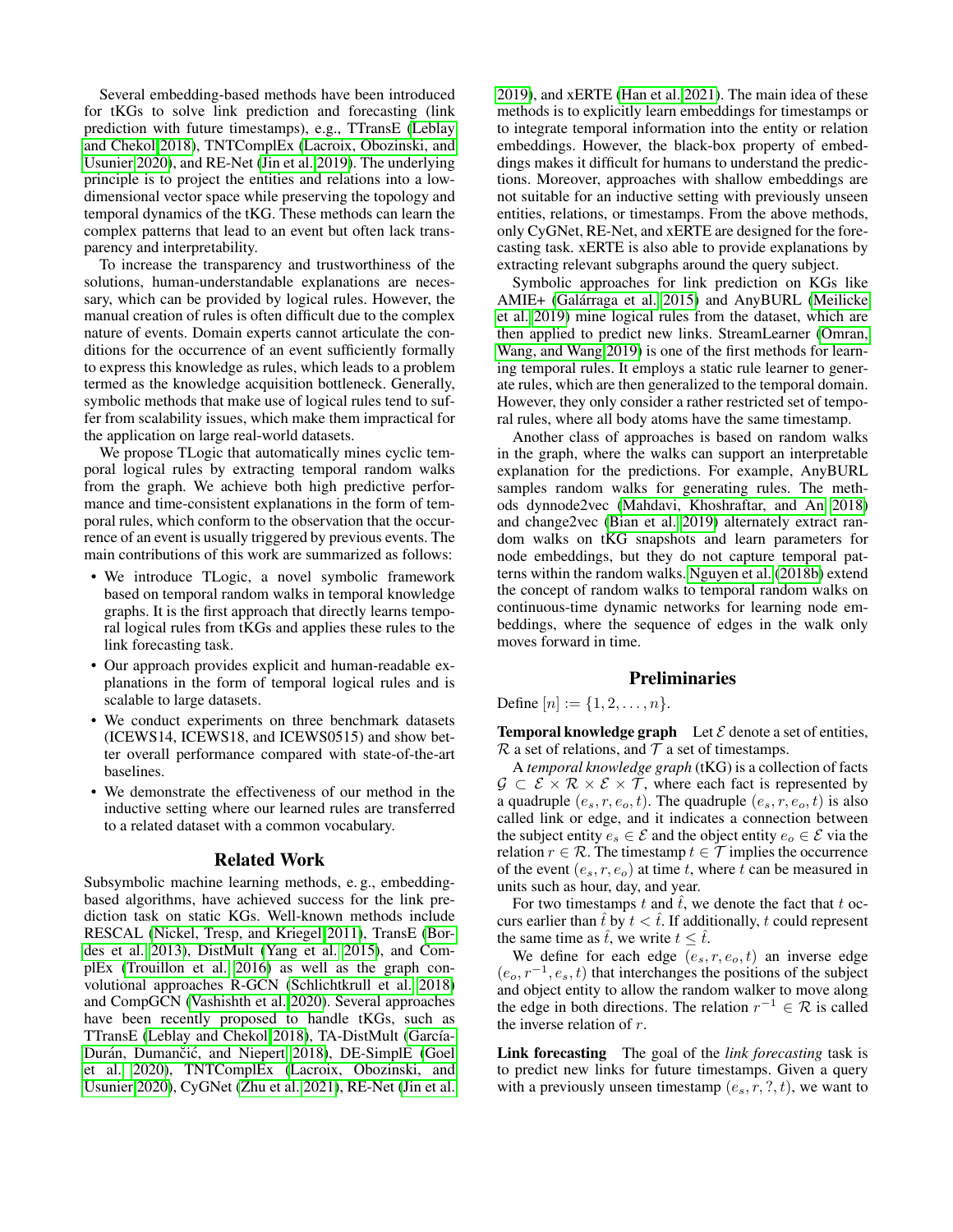identify a ranked list of object candidates that are most likely to complete the query. For subject prediction, we formulate the query as  $(e_o, r^{-1}, ?, t)$ .

Temporal random walk A *non-increasing temporal random walk* W of length  $l \in \mathbb{N}$  from entity  $e_{l+1} \in \mathcal{E}$  to entity  $e_1 \in \mathcal{E}$  in the tKG  $\mathcal{G}$  is defined as a sequence of edges

$$
((e_{l+1}, r_l, e_l, t_l), (e_l, r_{l-1}, e_{l-1}, t_{l-1}), \dots, (e_2, r_1, e_1, t_1))
$$
  
with  $t_l \ge t_{l-1} \ge \cdots \ge t_1$ , (1)

where  $(e_{i+1}, r_i, e_i, t_i) \in \mathcal{G}$  for  $i \in [l]$ .

A non-increasing temporal random walk complies with time constraints so that the edges are traversed only backward in time, where it is also possible to walk along edges with the same timestamp.

Temporal logical rule We formulate temporal logical rules as first-order Horn clauses. Let  $E_i$  and  $T_i$  for  $i \in [l+1]$ be variables that represent entities and timestamps, respectively. Further, let  $r_1, r_2, \ldots, r_l, r_h \in \mathcal{R}$  be fixed.

A *cyclic temporal logical rule* R of length  $l \in \mathbb{N}$  is defined as

$$
\mathcal{L}^{\mathcal{L}}(\mathcal{L})
$$

 $((E_1, r_h, E_{l+1}, T_{l+1}) \leftarrow \wedge_{i=1}^l (E_i, r_i, E_{i+1}, T_i))$ with the temporal constraints

<span id="page-2-0"></span>
$$
T_1 \leq T_2 \leq \cdots \leq T_l < T_{l+1}.\tag{2}
$$

The left-hand side of R is called the rule head, with  $r_h$  being the head relation, while the right-hand side is called the rule body, which is presented as the conjunction of body atoms  $(E_i, r_i, E_{i+1}, T_i)$ . The rule is called cyclic because the rule head and the rule body constitute two different walks connecting the same two variables  $E_1$  and  $E_{l+1}$ . A temporal rule implies that if the rule body holds with the temporal constraints given by [\(2\)](#page-2-0), then the rule head is true as well for a future timestamp  $T_{l+1}$ .

The replacement of the variables  $E_i$  and  $T_i$  by constant terms is called grounding or instantiation. For example, a grounding of the temporal rule

 $((E_1, \text{const}, E_2, T_2) \leftarrow (E_1, \text{discuss by telephone}, E_2, T_1))$ 

is given by the edges *(Angela Merkel, discuss by telephone, Barack Obama, 2014/07/22)* and *(Angela Merkel, consult, Barack Obama, 2014/08/09)* in Figure [1.](#page-0-0) Let rule grounding refer to the replacement of the variables in the entire rule and body grounding refer to the replacement of the variables only in the body, where all groundings must comply with the temporal constraints in [\(2\)](#page-2-0).

In many domains, logical rules are frequently violated so that confidence values are determined to estimate the probability of a rule's correctness. We adapt the standard confidence to take timestamp values into account. Let  $(r_1, r_2, \ldots, r_l, r_h)$  be the relations in a rule R. The body support is defined as the number of body groundings, i. e., the number of tuples  $(e_1, \ldots, e_{l+1}, t_1, \ldots, t_l)$  such that  $(e_i, r_i, e_{i+1}, t_i) \in \mathcal{G}$  for all i and  $t_i \leq t_{i+1}$  for  $i \in [l-1]$ . The rule support is defined as the number of rule groundings, i.e., the number of tuples  $(e_1, \ldots, e_{l+1}, t_1, \ldots, t_{l+1})$ with  $t_i \leq t_{i+1}$  for  $i \in [l-1]$  and  $t_l \leq t_{l+1}$  such that  $(e_i, r_i, e_{i+1}, t_i) \in \mathcal{G}$  for all i and  $(e_1, r_h, e_{l+1}, t_{l+1}) \in \mathcal{G}$ . The confidence of the rule  $R$ , denoted by  $conf(R)$ , can then be obtained by dividing the rule support by the body support. <span id="page-2-1"></span>Algorithm 1: Rule learning

**Input:** Temporal knowledge graph  $\mathcal{G}$ .

**Parameters:** Rule lengths  $\mathcal{L} \subset \mathbb{N}$ , number of temporal random walks  $n \in \mathbb{N}$ , transition distribution  $d \in \{\text{unif}, \text{exp}\}.$ **Output:** Temporal logical rules  $TR$ .

- 1: for relation  $r \in \mathcal{R}$  do
- <span id="page-2-2"></span>2: for  $l \in \mathcal{L}$  do
- 3: for  $i \in [n]$  do
- 4:  $\qquad \qquad \mathcal{T}\mathcal{R}_r^l \leftarrow \emptyset$
- 5: According to transition distribution  $d$ , sample a temporal random walk W of length  $l + 1$  with  $t_{l+1} > t_l.$  $\triangleright$  See [\(4\)](#page-3-0). 6: Transform walk  $W$  to the corresponding tempo-
- ral logical rule R.  $\triangleright$  See [\(5\)](#page-3-1).

7: Estimate the confidence of rule 
$$
R
$$
.

8:  $\mathcal{TR}^l_r \leftarrow \mathcal{TR}^l_r \cup \{(R, \text{conf}(R))\}$ 

9: T $\mathcal{R}_r \leftarrow \cup_{l \in \mathcal{L}} \mathcal{T} \mathcal{R}_r^l$ 

10:  $TR \leftarrow \cup_{r \in \mathcal{R}} TR_r$ 

11: return  $TR$ 

# Our Framework

We introduce TLogic, a rule-based link forecasting framework for tKGs. TLogic first extracts temporal walks from the graph and then lifts these walks to a more abstract, semantic level to obtain temporal rules that generalize to new data. The application of these rules generates answer candidates, for which the body groundings in the graph serve as explicit and human-readable explanations. Our framework consists of the components rule learning, rule application, and evaluation. The pseudocode for rule learning is shown in Algorithm [1](#page-2-1) and for rule application in Algorithm [2.](#page-3-2)

### Rule Learning

As the first step of rule learning, temporal walks are extracted from the tKG  $G$ . For a rule of length  $l$ , a walk of length  $l + 1$  is sampled, where the additional step corresponds to the rule head.

Let  $r_h$  be a fixed relation, for which we want to learn rules. For the first sampling step  $m = 1$ , we sample an edge  $(e_1, r_h, e_{l+1}, t_{l+1})$ , which will serve as the rule head, uniformly from all edges with relation type  $r_h$ . A temporal random walker then samples iteratively edges adjacent to the current object until a walk of length  $l + 1$  is obtained.

For sampling step  $m \in \{2, \ldots, l+1\}$ , let  $(e_s, \tilde{r}, e_o, t)$  denote the previously sampled edge and  $\mathcal{A}(m, e_{o}, t)$  the set of feasible edges for the next transition. To fulfill the temporal constraints in [\(1\)](#page-2-2) and [\(2\)](#page-2-0), we define

$$
\mathcal{A}(m, e_o, t) :=
$$
\n
$$
\begin{cases}\n\{(e_o, r, e, \hat{t}) \mid (e_o, r, e, \hat{t}) \in \mathcal{G}, \ \hat{t} < t\} & \text{if } m = 2, \\
\{(e_o, r, e, \hat{t}) \mid (e_o, r, e, \hat{t}) \in \tilde{\mathcal{G}}, \ \hat{t} \le t\} & \text{if } m \in \{3, \ldots, l\}, \\
\{(e_o, r, e_1, \hat{t}) \mid (e_o, r, e_1, \hat{t}) \in \tilde{\mathcal{G}}, \ \hat{t} \le t\} & \text{if } m = l + 1,\n\end{cases}
$$

where  $\tilde{\mathcal{G}} := \mathcal{G} \setminus \{ (e_o, \tilde{r}^{-1}, e_s, t) \}$  excludes the inverse edge to avoid redundant rules. For obtaining cyclic walks, we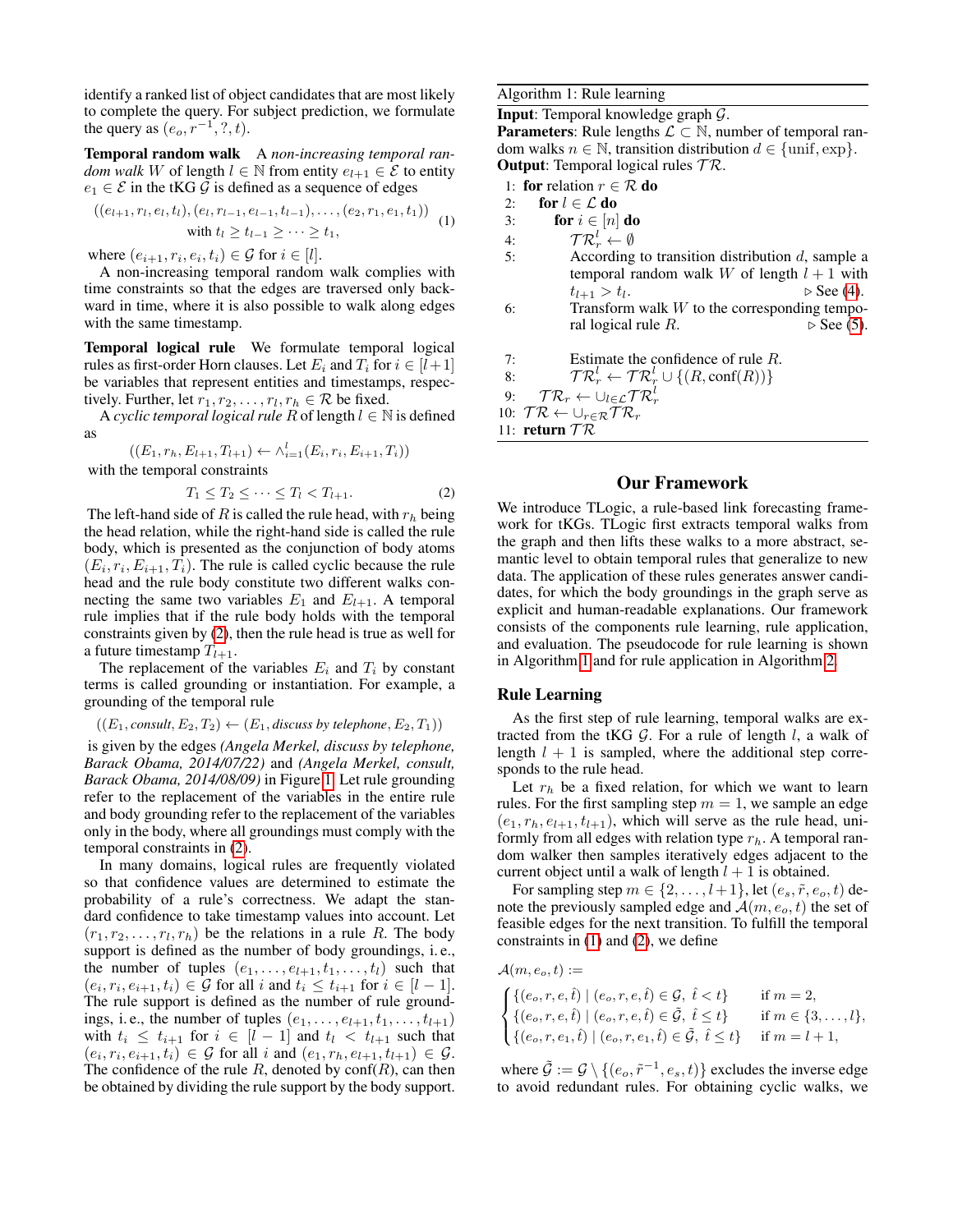sample in the last step  $m = l + 1$  an edge that connects the walk to the first entity  $e_1$  if such edges exist. Otherwise, we sample the next walk.

The transition distribution for sampling the next edge can either be uniform or exponentially weighted. We define an index mapping  $\hat{m} := (l + 1) - (m - 2)$  to be consistent with the indices in [\(1\)](#page-2-2). Then, the exponentially weighted probability for choosing edge  $u \in \mathcal{A}(m, e_{\hat{m}}, t_{\hat{m}})$ for  $m \in \{2, \ldots, l + 1\}$  is given by

<span id="page-3-4"></span>
$$
\mathbb{P}(u; m, e_{\hat{m}}, t_{\hat{m}}) = \frac{\exp(t_u - t_{\hat{m}})}{\sum_{\hat{u} \in \mathcal{A}(m, e_{\hat{m}}, t_{\hat{m}})} \exp(t_{\hat{u}} - t_{\hat{m}})}
$$
(3)

where  $t<sub>u</sub>$  denotes the timestamp of edge  $u$ . The exponential weighting favors edges with timestamps that are closer to the timestamp of the previous edge and probably more relevant for prediction.

The resulting temporal walk  $W$  is given by

<span id="page-3-0"></span>
$$
((e_1, r_h, e_{l+1}, t_{l+1}), (e_{l+1}, r_l, e_l, t_l), \ldots, (e_2, r_1, e_1, t_1)).
$$
 (4)

 $W$  can then be transformed to a temporal rule  $R$  by replacing the entities and timestamps with variables. While the first edge in W becomes the rule head  $(E_1, r_h, E_{l+1}, T_{l+1}),$ the other edges are mapped to body atoms, where each edge  $(e_{i+1}, r_i, e_i, t_i)$  is converted to the body atom  $(E_i, r_i^{-1}, E_{i+1}, T_i)$ . The final rule R is denoted by

<span id="page-3-1"></span>
$$
((E_1, r_h, E_{l+1}, T_{l+1}) \leftarrow \wedge_{i=1}^l (E_i, r_i^{-1}, E_{i+1}, T_i)).
$$
 (5)

In addition, we impose the temporal consistency constraints  $T_1 \leq T_2 \leq \cdots \leq T_l < T_{l+1}.$ 

The entities  $(e_1, \ldots, e_{l+1})$  in W do not need to be distinct since a pair of entities can have many interactions at different points in time. For example, Angela Merkel made several visits to China in 2014, which could constitute important information for prediction. Repetitive occurrences of the same entity in  $W$  are replaced with the same random variable in R to maintain this knowledge.

For the confidence estimation of  $R$ , we sample from the graph a fixed number of body groundings, which have to match the body relations and the variable constraints mentioned in the last paragraph while satisfying the condition from [\(2\)](#page-2-0). The number of unique bodies serves as the body support. The rule support is determined by counting the number of bodies for which an edge with relation type  $r_h$ exists that connects  $e_1$  and  $e_{l+1}$  from the body. Moreover, the timestamp of this edge has to be greater than all body timestamps to fulfill [\(2\)](#page-2-0).

For every relation  $r \in \mathcal{R}$ , we sample  $n \in \mathbb{N}$  temporal walks for a set of prespecified lengths  $\mathcal{L} \subset \mathbb{N}$ . The set  $TR_r^l$  stands for all rules of length l with head relation r with their corresponding confidences. All rules for relation *r* are included in  $T\mathcal{R}_r := \bigcup_{l \in \mathcal{L}} T\mathcal{R}_r^l$ , and the complete set of learned temporal rules is given by  $TR := \cup_{r \in \mathcal{R}} TR_r$ .

It is possible to learn rules only for a single relation or a set of specific relations of interest. Explicitly learning rules for all relations is especially effective for rare relations that would otherwise only be sampled with a small probability. The learned rules are not specific to the graph from which

#### <span id="page-3-2"></span>Algorithm 2: Rule application

**Input**: Test query  $q = (e^q, r^q, ?, t^q)$ , temporal logical rules  $TR$ , temporal knowledge graph  $G$ .

**Parameters:** Time window  $w \in \mathbb{N} \cup \{\infty\}$ , minimum number of candidates  $k$ , score function  $f$ .

Output: Answer candidates C.

$$
1: \ \mathcal{C} \leftarrow \emptyset
$$

- $\triangleright$  Apply the rules in  $TR$  by decreasing confidence.
- 2: if  $\mathcal{TR}_{r^q}\neq\emptyset$  then
- 3: for rule  $R \in \mathcal{TR}_{r^q}$  do
- 4: Find all body groundings of R in  $\mathcal{SG} \subset \mathcal{G}$ , where  $SG$  consists of the edges within the time window  $[t^q - w, t^q)$ .
- 5: Retrieve candidates  $C(R)$  from the target entities of the body groundings.
- 6: for  $c \in \mathcal{C}(R)$  do
- 7: Calculate score  $f(R, c)$ .  $\triangleright$  See [\(6\)](#page-3-3).

8: 
$$
\mathcal{C} \leftarrow \mathcal{C} \cup \{(c, f(R, c))\}
$$

9: **if**  $|\{c \mid \exists R : (c, f(R, c)) \in C\}| \ge k$  then

10: break

```
11: return C
```
they have been extracted, but they could be employed in an inductive setting where the rules are transferred to related datasets that share a common vocabulary for straightforward application.

#### Rule Application

The learned temporal rules  $TR$  are applied to answer queries of the form  $q = (e^q, r^q, ?, t^q)$ . The answer candidates are retrieved from the target entities of body groundings in the tKG G. If there exist no rules  $\mathcal{TR}_{r^q}$  for the query relation  $r<sup>q</sup>$ , or if there are no matching body groundings in the graph, then no answers are predicted for the given query.

To apply the rules on relevant data, a subgraph  $\mathcal{SG} \subset \mathcal{G}$ dependent on a time window  $w \in \mathbb{N} \cup \{\infty\}$  is retrieved. For  $w \in \mathbb{N}$ , the subgraph SG contains all edges from G that have timestamps  $t \in [t^q - w, t^q)$ . If  $w = \infty$ , then all edges with timestamps prior to the query timestamp  $t<sup>q</sup>$  are used for rule application, i. e., *SG* consists of all facts with  $t \in [t_{\min}, t^q)$ , where  $t_{\min}$  is the minimum timestamp in the graph  $\mathcal{G}$ .

We apply the rules  $TR_{r^q}$  by decreasing confidence, where each rule  $R$  generates a set of answer candidates  $C(R)$ . Each candidate  $c \in C(R)$  is then scored by a function  $f: \mathcal{TR}_{r^q} \times \mathcal{E} \to [0,1]$  that reflects the probability of the candidate being the correct answer to the query.

Let  $\mathcal{B}(R, c)$  be the set of body groundings of rule R that start at entity  $e^q$  and end at entity c. We choose as score function  $f$  a convex combination of the rule's confidence and a function that takes the time difference  $t^q - t_1(\mathcal{B}(R, c))$  as input, where  $t_1(\mathcal{B}(R, c))$  denotes the earliest timestamp  $t_1$  in the body. If several body groundings exist, we take from all possible  $t_1$  values the one that is closest to  $t<sup>q</sup>$ . For candidate  $c \in \mathcal{C}(R)$ , the score function is defined as

<span id="page-3-3"></span>
$$
f(R, c) := a \cdot \text{conf}(R) + (1 - a) \cdot \exp(-\lambda(t^q - t_1(\mathcal{B}(R, c)))) \tag{6}
$$
  
with  $\lambda > 0$  and  $a \in [0, 1]$ .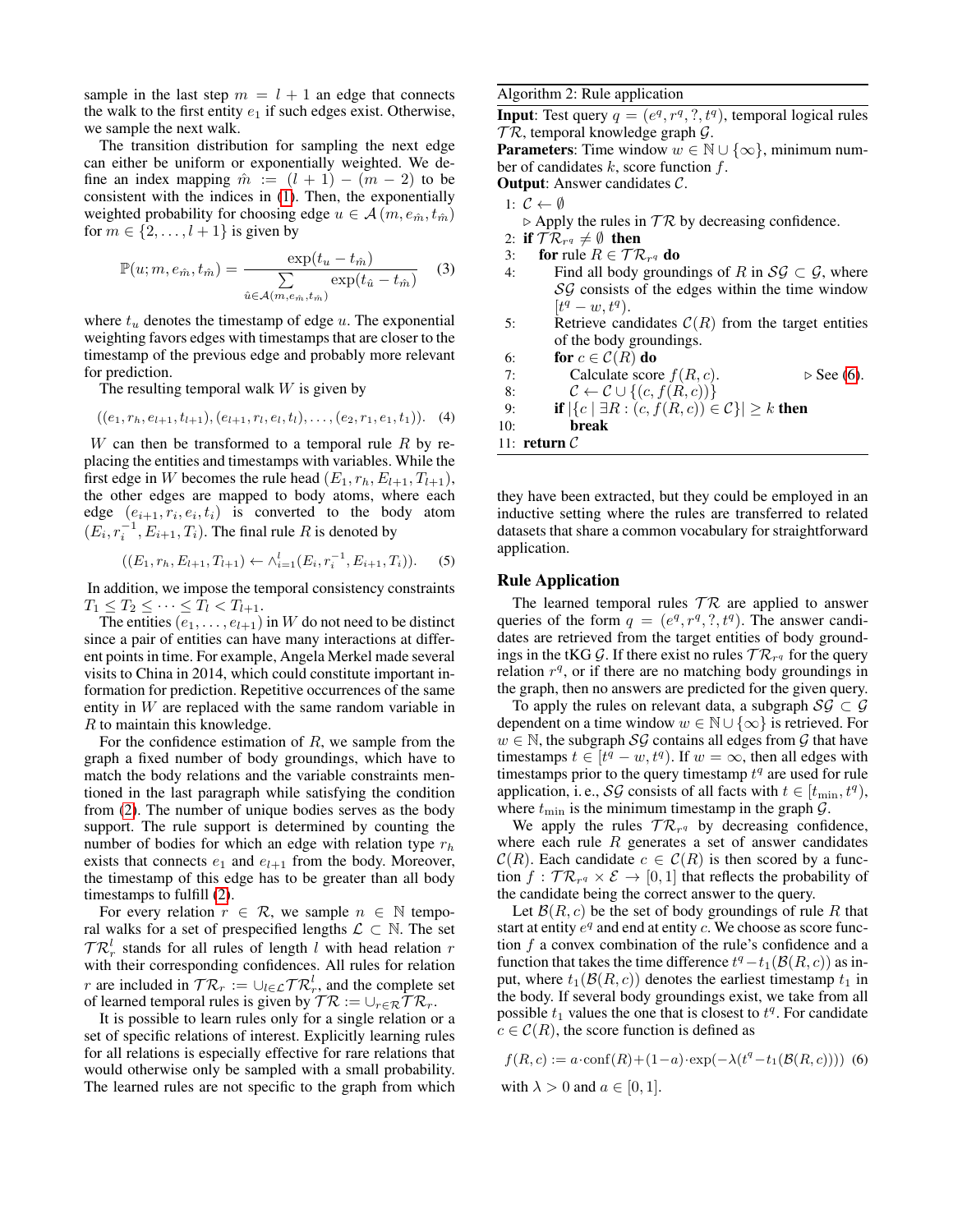The intuition for this choice of  $f$  is that candidates generated by high-confidence rules should receive a higher score. Adding a dependency on the timeframe of the rule grounding is based on the observation that the existence of edges in a rule become increasingly probable with decreasing time difference between the edges. We choose the exponential distribution since it is commonly used to model interarrival times of events. The time difference  $t^q - t_1(\mathcal{B}(R, c))$  is always non-negative for a future timestamp value  $t<sup>q</sup>$ , and with the assumption that there exists a fixed mean, the exponential distribution is also the maximum entropy distribution for such a time difference variable. The exponential distribution is rescaled so that both summands are in the range  $[0, 1]$ .

All candidates are saved with their scores as  $(c, f(R, c))$ in  $C$ . We stop the rule application when the number of different answer candidates  $|\{c \mid \exists R : (c, f(R, c)) \in C\}|$  is at least  $k$  so that there is no need to go through all rules.

#### Evaluation

For evaluation of the results, all scores of each candidate  $c$ are aggregated through a noisy-OR calculation, which produces the final score

<span id="page-4-2"></span>
$$
1 - \Pi_{\{s \mid (c,s) \in \mathcal{C}\}}(1 - s). \tag{7}
$$

The idea is to aggregate the scores to produce a probability, where candidates implied by more rules should have a higher score.

In case there are no rules for the query relation  $r<sup>q</sup>$ , or if there are no matching body groundings in the graph, it might still be interesting to retrieve possible answer candidates. In the experiments, we apply a simple baseline where the scores for the candidates are obtained from the overall object distribution in the training data if  $r<sup>q</sup>$  is a new relation. If  $r<sup>q</sup>$  already exists in the training set, we take the object distribution of the edges with relation type  $r<sup>q</sup>$ .

# Experiments

## Datasets

We conduct experiments on the dataset Integrated Cri-sis Early Warning System<sup>[1](#page-4-0)</sup> (ICEWS), which contains information about international events and is a commonly used benchmark dataset for link prediction on tKGs. We choose the subsets ICEWS14, ICEWS18, and ICEWS0515, which include data from the years 2014, 2018, and 2005 to 2015, respectively. Since we consider link forecasting, each dataset is split into training, validation, and test set so that the timestamps in the training set occur earlier than the timestamps in the validation set, which again occur earlier than the timestamps in the test set. To ensure a fair compar-ison, we use the split provided by [Han et al.](#page-7-15)  $(2021)^2$  $(2021)^2$  $(2021)^2$ . The statistics of the datasets are summarized in the appendix.

# Experimental Setup

For each test instance  $(e_s^q, r^q, e_o^q, t^q)$ , we generate a list of candidates for both object prediction  $(e_s^q, r^q, ?, t^q)$  and sub-

ject prediction  $(e_o^q, (r^q)^{-1}, ?, t^q)$ . The candidates are ranked by decreasing scores, which are calculated according to [\(7\)](#page-4-2).

The confidence for each rule is estimated by sampling 500 body groundings and counting the number of times the rule head holds. We learn rules of the lengths 1, 2, and 3, and for application, we only consider the rules with a minimum confidence of 0.01 and minimum body support of 2.

We compute the mean reciprocal rank (MRR) and hits  $@k$ for  $k \in \{1, 3, 10\}$ , which are standard metrics for link prediction on KGs. For a rank  $x \in \mathbb{N}$ , the reciprocal rank is defined as  $\frac{1}{x}$ , and the MRR is the average of all reciprocal ranks of the correct query answers across all queries. The metric hits  $@k$  (h $@k$ ) indicates the proportion of queries for which the correct entity appears under the top  $k$  candidates.

Similar to [Han et al.](#page-7-15) [\(2021\)](#page-7-15), we perform time-aware filtering where all correct entities at the query timestamp except for the true query object are filtered out from the answers. In comparison to the alternative setting that filters out all other objects that appear together with the query subject and relation at any timestamp, time-aware filtering yields a more realistic performance estimate.

**Baseline methods** We compare TLogic<sup>[3](#page-4-3)</sup> with the state-ofthe-art baselines for static link prediction DistMult [\(Yang](#page-7-8) [et al. 2015\)](#page-7-8), ComplEx [\(Trouillon et al. 2016\)](#page-7-9), and Any-BURL [\(Meilicke et al. 2019,](#page-7-17) [2020\)](#page-7-22) as well as for temporal link prediction TTransE [\(Leblay and Chekol 2018\)](#page-7-3), TA-DistMult (García-Durán, Dumančić, and Niepert [2018\)](#page-7-12), DE-SimplE [\(Goel et al. 2020\)](#page-7-13), TNTComplEx [\(Lacroix, Obozin](#page-7-4)[ski, and Usunier 2020\)](#page-7-4), CyGNet [\(Zhu et al. 2021\)](#page-7-14), RE-Net [\(Jin et al. 2019\)](#page-7-5), and xERTE [\(Han et al. 2021\)](#page-7-15). All baseline results except for the results on AnyBURL come from [Han et al.](#page-7-15) [\(2021\)](#page-7-15). AnyBURL samples paths based on reinforcement learning and generalizes them to rules, where the rule space also includes, e. g., acyclic rules and rules with constants. A non-temporal variant of TLogic would sample paths randomly and only learn cyclic rules, which would presumably yield worse performance than AnyBURL. Therefore, we choose AnyBURL as a baseline to assess the effectiveness of adding temporal constraints.

#### Results

The results of the experiments are displayed in Table [1.](#page-5-0) TLogic outperforms all baseline methods with respect to the metrics MRR, hits@3, and hits@10. Only xERTE performs better than Tlogic for hits@1 on the datasets ICEWS18 and ICEWS0515.

Besides a list of possible answer candidates with corresponding scores, TLogic can also provide temporal rules and body groundings in form of walks from the graph that support the predictions. Table [2](#page-5-1) presents three exemplary rules with high confidences that were learned from ICEWS14. For the query *(Angela Merkel, consult, ?, 2014/08/09)*, two walks are shown in Table [2,](#page-5-1) which serve as time-consistent explanations for the correct answer *Barack Obama*.

Inductive setting One advantage of our learned logical rules is that they are applicable to any new dataset as long

<span id="page-4-0"></span><sup>1</sup> https://dataverse.harvard.edu/dataverse/icews

<span id="page-4-1"></span><sup>2</sup> https://github.com/TemporalKGTeam/xERTE

<span id="page-4-3"></span><sup>&</sup>lt;sup>3</sup>Code available at https://github.com/liu-yushan/TLogic.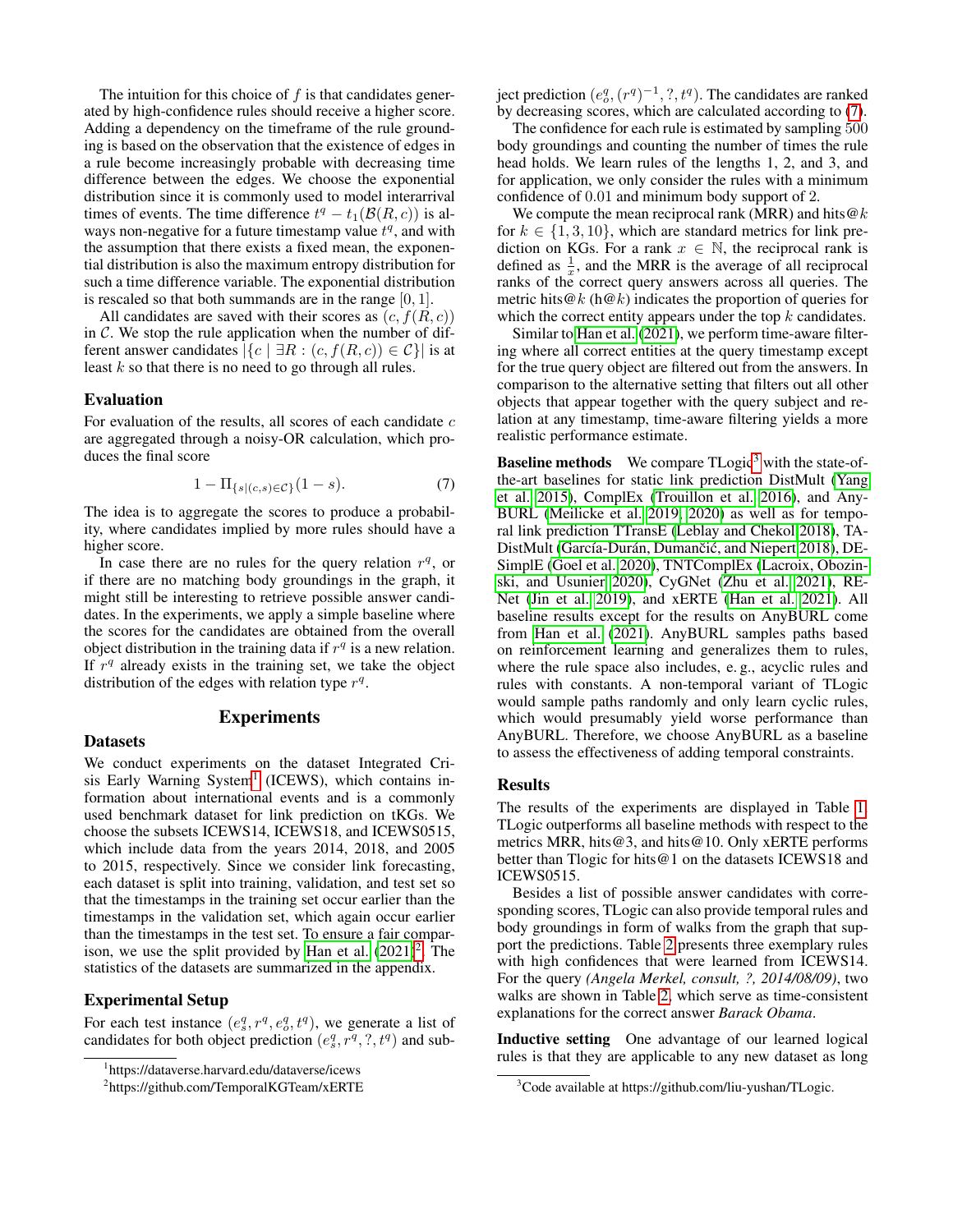<span id="page-5-0"></span>

| Dataset                                                                                             |                                                                    |                                                                    | <b>ICEWS14</b>                                                     |                                                                    |                                                                    |                                                                    | <b>ICEWS18</b>                                                     |                                                                    |                                                                    |                                                                    | <b>ICEWS0515</b>                                                   |                                                                    |
|-----------------------------------------------------------------------------------------------------|--------------------------------------------------------------------|--------------------------------------------------------------------|--------------------------------------------------------------------|--------------------------------------------------------------------|--------------------------------------------------------------------|--------------------------------------------------------------------|--------------------------------------------------------------------|--------------------------------------------------------------------|--------------------------------------------------------------------|--------------------------------------------------------------------|--------------------------------------------------------------------|--------------------------------------------------------------------|
| Model                                                                                               | MRR                                                                | h@1                                                                | h@3                                                                | h@10                                                               | <b>MRR</b>                                                         | h@1                                                                | h@3                                                                | h@10                                                               | <b>MRR</b>                                                         | h@1                                                                | h@3                                                                | h@10                                                               |
| DistMult<br>ComplEx<br>AnyBURL                                                                      | 0.2767<br>0.3084<br>0.2967                                         | 0.1816<br>0.2151<br>0.2126                                         | 0.3115<br>0.3448<br>0.3333                                         | 0.4696<br>0.4958<br>0.4673                                         | 0.1017<br>0.2101<br>0.2277                                         | 0.0452<br>0.1187<br>0.1510                                         | 0.1033<br>0.2347<br>0.2544                                         | 0.2125<br>0.3987<br>0.3891                                         | 0.2873<br>0.3169<br>0.3205                                         | 0.1933<br>0.2144<br>0.2372                                         | 0.3219<br>0.3574<br>0.3545                                         | 0.4754<br>0.5204<br>0.5046                                         |
| <b>TTransE</b><br>TA-DistMult<br>DE-SimplE<br>TNTComplEx<br>CyGNet<br><b>RE-Net</b><br><b>xERTE</b> | 0.1343<br>0.2647<br>0.3267<br>0.3212<br>0.3273<br>0.3828<br>0.4079 | 0.0311<br>0.1709<br>0.2443<br>0.2335<br>0.2369<br>0.2868<br>0.3270 | 0.1732<br>0.3022<br>0.3569<br>0.3603<br>0.3631<br>0.4134<br>0.4567 | 0.3455<br>0.4541<br>0.4911<br>0.4913<br>0.5067<br>0.5452<br>0.5730 | 0.0831<br>0.1675<br>0.1930<br>0.2123<br>0.2493<br>0.2881<br>0.2931 | 0.0192<br>0.0861<br>0.1153<br>0.1328<br>0.1590<br>0.1905<br>0.2103 | 0.0856<br>0.1841<br>0.2186<br>0.2402<br>0.2828<br>0.3244<br>0.3351 | 0.2189<br>0.3359<br>0.3480<br>0.3691<br>0.4261<br>0.4751<br>0.4648 | 0.1571<br>0.2431<br>0.3502<br>0.2754<br>0.3497<br>0.4297<br>0.4662 | 0.0500<br>0.1458<br>0.2591<br>0.1952<br>0.2567<br>0.3126<br>0.3784 | 0.1972<br>0.2792<br>0.3899<br>0.3080<br>0.3909<br>0.4685<br>0.5231 | 0.3802<br>0.4421<br>0.5275<br>0.4286<br>0.5294<br>0.6347<br>0.6392 |
| TLogic                                                                                              | 0.4304                                                             | 0.3356                                                             | 0.4827                                                             | 0.6123                                                             | 0.2982                                                             | 0.2054                                                             | 0.3395                                                             | 0.4853                                                             | 0.4697                                                             | 0.3621                                                             | 0.5313                                                             | 0.6743                                                             |

Table 1: Results of link forecasting on the datasets ICEWS14, ICEWS18, and ICEWS0515. All metrics are time-aware filtered. The best results among all models are displayed in bold.

<span id="page-5-1"></span>

| Confidence | Head                                       | Body                                                                                                                                                                       |
|------------|--------------------------------------------|----------------------------------------------------------------------------------------------------------------------------------------------------------------------------|
| 0.963      | $(E_1,$ demonstrate or rally, $E_2, T_4$ ) | $(E_1, \text{riot}, E_2, T_1) \wedge (E_2, \text{make statement}, E_1, T_2) \wedge (E_1, \text{riot}, E_2, T_3)$                                                           |
| 0.818      | $(E_1, share\ information, E_2, T_2)$      | $(E_1,$ express intent to ease sanctions <sup><math>-1</math></sup> , $E_2$ , $T_1$ )                                                                                      |
| 0.750      | $(E_1, provide military aid, E_3, T_3)$    | $(E_1, provide$ military aid, $E_2, T_1) \wedge (E_2,$ intend to protect <sup>-1</sup> , $E_3, T_2)$                                                                       |
| 0.570      | (Merkel, consult, Obama, 14/08/09)         | (Merkel, discuss by telephone, Obama, 14/07/22)                                                                                                                            |
| 0.500      | (Merkel, consult, Obama, 14/08/09)         | (Merkel, express intent to meet, Obama, 14/05/02)<br>$\wedge$ (Obama, consult <sup>-1</sup> , Merkel, 14/07/18) $\wedge$ (Merkel, consult <sup>-1</sup> , Obama, 14/07/29) |

Table 2: Three exemplary rules from the dataset ICEWS14 and two walks for the query *(Angela Merkel, consult, ?, 2014/08/09)* that lead to the correct answer *Barack Obama*. The timestamps are displayed in the format yy/mm/dd.

<span id="page-5-2"></span>

Figure 2: MRR performance on the validation set of ICEWS14. The transition distribution is either uniform or exponentially weighted.

as the new dataset covers common relations. This might be relevant for cases where new entities appear. For example, Donald Trump, who served as president of the United States from 2017 to 2021, is included in the dataset ICEWS18 but not in ICEWS14. The logical rules are not tied to particular entities and would still be applicable, while embeddingbased methods have difficulties operating in this challenging setting. The models would need to be retrained to obtain embeddings for the new entities, where existing embeddings might also need to be adapted to the different time range.

For the two rule-based methods AnyBURL and TLogic, we apply the rules learned on the training set of ICEWS0515 (with timestamps from 2005/01/01 to 2012/08/06) to the test set of ICEWS14 as well as the rules learned on the training set of ICEWS14 to the test set of ICEWS18 (see Table [3\)](#page-6-0). The performance of TLogic in the inductive setting is for all metrics close to the results in Table [1,](#page-5-0) while for AnyBURL, especially the results on ICEWS18 drop significantly. It seems that the encoded temporal information in TLogic is essential for achieving correct predictions in the inductive setting. ICEWS14 has only 7,128 entities, while ICEWS18 contains 23,033 entities. The results confirm that temporal rules from TLogic can even be transferred to a dataset with a large number of new entities and timestamps and lead to a strong performance.

## Analysis

The results in this section are obtained on the dataset ICEWS14, but the findings are similar for the other two datasets. More detailed results can be found in the appendix.

Number of walks Figure [2](#page-5-2) shows the MRR performance on the validation set of ICEWS14 for different numbers of walks that were extracted during rule learning. We observe a performance increase with a growing number of walks.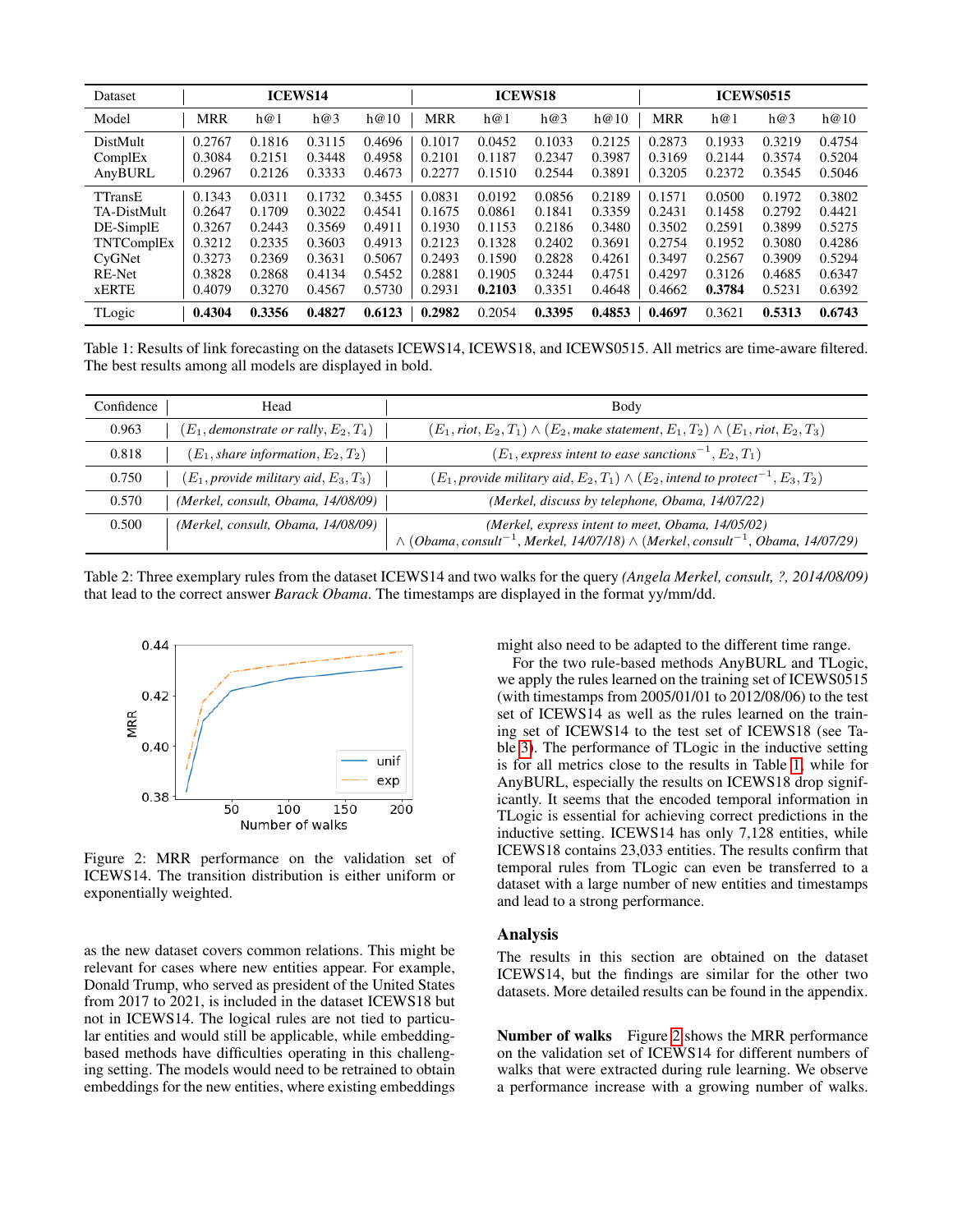<span id="page-6-0"></span>

| $\mathcal{G}_{\text{train}}$ | $\mathcal{G}_{\text{test}}$ | Model   MRR h@1 h@3                                                         |  | h@10   |
|------------------------------|-----------------------------|-----------------------------------------------------------------------------|--|--------|
| ICEWS0515 ICEWS14            |                             | AnyBURL   0.2664 0.1800 0.3024 0.4477<br>TLogic 0.4253 0.3291 0.4780 0.6122 |  |        |
| ICEWS14                      | ICEWS18                     | AnyBURL   0.1546 0.0907 0.1685 0.2958<br>TLogic   0.2915 0.1987 0.3330      |  | 0.4795 |

Table 3: Inductive setting where rules learned on  $\mathcal{G}_{\text{train}}$  are transferred and applied to  $\mathcal{G}_{\text{test}}$ .

However, the performance gains saturate between 100 and 200 walks where rather small improvements are attainable.

Transition distribution We test two transition distributions for the extraction of temporal walks: uniform and exponentially weighted according to [\(3\)](#page-3-4). The rationale behind using an exponentially weighted distribution is the observation that related events tend to happen within a short timeframe. The distribution of the first edge is always uniform to not restrict the variety of obtained walks. Overall, the performance of the exponential distribution consistently exceeds the uniform setting with respect to the MRR (see Figure [2\)](#page-5-2).

We observe that the exponential distribution leads to more rules of length 3 than the uniform setting (11,718 compared to 8,550 rules for 200 walks), while it is the opposite for rules of length 1 (7,858 compared to 11,019 rules). The exponential setting leads to more successful longer walks because the timestamp differences between subsequent edges tend to be smaller. It is less likely that there are no feasible transitions anymore because of temporal constraints. The uniform setting, however, leads to a better exploration of the neighborhood around the start node for shorter walks.

Rule length We learn rules of lengths 1, 2, and 3. Using all rules for application results in the best performance (MRR on the validation set: 0.4373), followed by rules of only length 1 (0.4116), 3 (0.4097), and 2 (0.1563). The reason why rules of length 3 perform better than length 2 is that the temporal walks are allowed to transition back and forth between the same entities. Since we only learn cyclic rules, a rule body of length 2 must constitute a path with no recurring entities, resulting in fewer rules and rule groundings in the graph. Interestingly, simple rules of length 1 already yield very good performance.

Time window For rule application, we define a time window for retrieving the relevant data. The performance increases with the size of the time window, even though relevant events tend to be close to the query timestamp. The second summand of the score function  $f$  in [\(6\)](#page-3-3) takes the time difference between the query timestamp  $t<sup>q</sup>$  and the earliest body timestamp  $t_1(\mathcal{B}(R, c))$  into account. In this case, earlier events with a large timestamp difference receive a lesser weight, while generally, as much information as possible is beneficial for prediction.

**Score function** We define the score function  $f$  in [\(6\)](#page-3-3) as a convex combination of the rule's confidence and a function that depends on the time difference  $t^q - t_1(\mathcal{B}(R, c))$ . The performance of only using the confidence (MRR: 0.3869) or only using the exponential function (0.4077) is worse than

the combination (0.4373), which means that both the information from the rules' confidences and the time differences are important for prediction.

Variance The variance in the performance due to different rules obtained from the rule learning component is quite small. Running the same model with the best hyperparameter settings for five different seeds results in a standard deviation of 0.0012 for the MRR. The rule application component is deterministic and always leads to the same candidates with corresponding scores for the same hyperparameter setting.

Training and inference time The worst-case time complexity for learning rules of length l is  $\mathcal{O}(|\mathcal{R}|nlDb)$ , where  $n$  is the number of walks,  $D$  the maximum node degree in the training set, and  $b$  the number of body samples for estimating the confidence. The worst-case time complexity for inference is given by  $\mathcal{O}(|\mathcal{G}| + |\mathcal{TR}_{r^q}|D^L|\mathcal{E}|\log(k)),$ where L is the maximum rule length in  $TR_{r^q}$  and k the minimum number of candidates. For large graphs with high node degrees, it is possible to reduce the complexity to  $\mathcal{O}(|\mathcal{G}| + |\mathcal{TR}_{r^q}|KLD|\mathcal{E}|\log(k))$  by only keeping a maximum of K candidate walks during rule application.

Both training and application can be parallelized since the rule learning for each relation and the rule application for each test query are independent. Rule learning with 200 walks and exponentially weighted transition distribution for rule lengths  $\{1, 2, 3\}$  on a machine with 8 CPUs takes 180 sec for ICEWS14, while the application on the validation set takes 2000 sec, with  $w = \infty$  and  $k = 20$ . For comparison, the best-performing baseline xERTE needs for training one epoch on the same machine already 5000 sec, where an MRR of 0.3953 can be obtained, while testing on the validation set takes 700 sec.

# Conclusion

We have proposed TLogic, the first symbolic framework that directly learns temporal logical rules from temporal knowledge graphs and applies these rules for link forecasting. The framework generates answers by applying rules to observed events prior to the query timestamp and scores the answer candidates depending on the rules' confidences and time differences. Experiments on three datasets indicate that TLogic achieves superior overall performance compared to state-ofthe-art baselines. In addition, our approach also provides time-consistent, explicit, and human-readable explanations for the predictions in the form of temporal logical rules.

As future work, it would be interesting to integrate acyclic rules, which could also contain relevant information and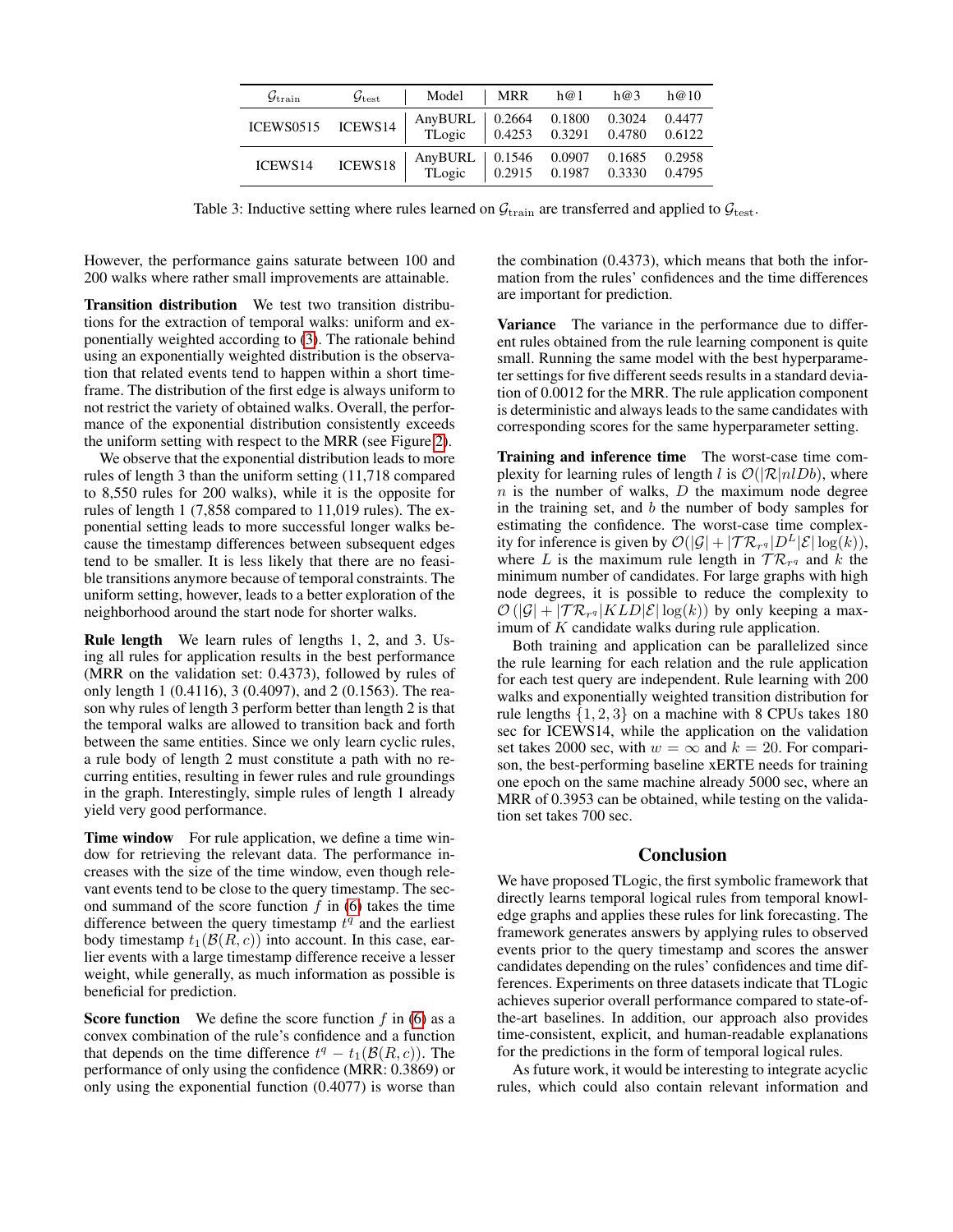might boost the performance for rules of length 2. Furthermore, the simple sampling mechanism for temporal walks could be replaced by a more sophisticated approach, which is able to effectively identify the most promising walks.

# Acknowledgement

This work has been supported by the German Federal Ministry for Economic Affairs and Energy (BMWi) as part of the project RAKI under Grant No. 01MD19012C and by the German Federal Ministry of Education and Research (BMBF) under Grant No. 01IS18036A. The authors of this work take full responsibility for its content.

# References

<span id="page-7-20"></span>Bian, R.; Koh, Y. S.; Dobbie, G.; and Divoli, A. 2019. Network embedding and change modeling in dynamic heterogeneous networks. In *Proceedings of the Forty-Second International ACM SIGIR Conference on Research and Development in Information Retrieval*.

<span id="page-7-7"></span>Bordes, A.; Usunier, N.; García-Durán, A.; Weston, J.; and Yakhnenko, O. 2013. Translating embeddings for modeling multi-relational data. In *Proceedings of the Twenty-Sixth International Conference on Neural Information Processing Systems*.

<span id="page-7-16"></span>Galárraga, L.; Teflioudi, C.; Hose, K.; and Suchanek, F. M. 2015. Fast rule mining in ontological knowledge bases with AMIE+. *The VLDB Journal*, 24: 707–730.

<span id="page-7-12"></span>García-Durán, A.; Dumančić, S.; and Niepert, M. 2018. Learning sequence encoders for temporal knowledge graph completion. In *Proceedings of the 2018 Conference on Empirical Methods in Natural Language Processing*.

<span id="page-7-13"></span>Goel, R.; Kazemi, S. M.; Brubaker, M.; and Poupart, P. 2020. Diachronic embedding for temporal knowledge graph completion. In *Proceedings of the Thirty-Fourth AAAI Conference on Artificial Intelligence*.

<span id="page-7-15"></span>Han, Z.; Chen, P.; Ma, Y.; and Tresp, V. 2021. Explainable subgraph reasoning for forecasting on temporal knowledge graphs. In *Proceedings of the Ninth International Conference on Learning Representations*.

<span id="page-7-0"></span>Hildebrandt, M.; Sunder, S. S.; Mogoreanu, S.; Joblin, M.; Mehta, A.; Thon, I.; and Tresp, V. 2019. A recommender system for complex real-world applications with nonlinear dependencies and knowledge graph context. In *Proceedings of the Sixteenth Extended Semantic Web Conference*.

<span id="page-7-5"></span>Jin, W.; Zhang, C.; Szekely, P.; and Ren, X. 2019. Recurrent event network for reasoning over temporal knowledge graphs. Workshop paper at the Seventh International Conference on Learning Representations.

<span id="page-7-4"></span>Lacroix, T.; Obozinski, G.; and Usunier, N. 2020. Tensor decompositions for temporal knowledge base completion. In *Proceedings of the Eighth International Conference on Learning Representations*.

<span id="page-7-3"></span>Leblay, J.; and Chekol, M. W. 2018. Deriving validity time in knowledge graph. In *Companion Proceedings of the Web Conference 2018*.

<span id="page-7-2"></span>Liu, Y.; Hildebrandt, M.; Joblin, M.; Ringsquandl, M.; Raissouni, R.; and Tresp, V. 2021. Neural multi-hop reasoning with logical rules on biomedical knowledge graphs. In *Proceedings of the Eighteenth Extended Semantic Web Conference*.

<span id="page-7-19"></span>Mahdavi, S.; Khoshraftar, S.; and An, A. 2018. dynnode2vec: scalable dynamic network embedding. In *Proceedings of the 2018 IEEE International Conference on Big Data*.

<span id="page-7-22"></span>Meilicke, C.; Chekol, M. W.; Fink, M.; and Stuckenschmidt, H. 2020. Reinforced anytime bottom-up rule learning for knowledge graph completion. arXiv:2004.04412.

<span id="page-7-17"></span>Meilicke, C.; Chekol, M. W.; Ruffinelli, D.; and Stuckenschmidt, H. 2019. Anytime bottom-up rule learning for knowledge graph completion. In *Proceedings of the Twenty-Eighth International Joint Conference on Artificial Intelligence*.

<span id="page-7-1"></span>Nguyen, D. Q.; Nguyen, T. D.; Nguyen, D. Q.; and Phung, D. 2018a. A novel embedding model for knowledge base completion based on convolutional neural network. In *Proceedings of the Sixteenth Annual Conference of the North American Chapter of the Association for Computational Linguistics: Human Language Technologies*.

<span id="page-7-21"></span>Nguyen, G. H.; Lee, J. B.; Rossi, R. A.; Ahmed, N. K.; Koh, E.; and Kim, S. 2018b. Dynamic network embeddings: from random walks to temporal random Walks. In *Proceedings of the 2018 IEEE International Conference on Big Data*.

<span id="page-7-6"></span>Nickel, M.; Tresp, V.; and Kriegel, H.-P. 2011. A three-way model for collective learning on multi-relational data. In *Proceedings of the Twenty-Eighth International Conference on Machine Learning*.

<span id="page-7-18"></span>Omran, P. G.; Wang, K.; and Wang, Z. 2019. Learning temporal rules from knowledge graph streams. In *Proceedings of the AAAI 2019 Spring Symposium on Combining Machine Learning with Knowledge Engineering*.

<span id="page-7-10"></span>Schlichtkrull, M.; Kipf, T. N.; Bloem, P.; Berg, R. v. d.; Titov, I.; and Welling, M. 2018. Modeling relational data with graph convolutional networks. In *Proceedings of the Fifteenth Extended Semantic Web Conference*.

<span id="page-7-9"></span>Trouillon, T.; Welbl, J.; Riedel, S.; Gaussier, E.; and ´ Bouchard, G. 2016. Complex embeddings for simple link prediction. In *Proceedings of the Thirty-Third International Conference on Machine Learning*.

<span id="page-7-11"></span>Vashishth, S.; Sanyal, S.; Nitin, V.; and Talukdar, P. 2020. Composition-based multi-relational graph convolutional networks. In *Proceedings of the Eighth International Conference on Learning Representations*.

<span id="page-7-8"></span>Yang, B.; Yih, W.-T.; He, X.; Gao, J.; and Deng, L. 2015. Embedding entities and relations for learning and inference in knowledge bases. In *Proceedings of the Third International Conference on Learning Representations*.

<span id="page-7-14"></span>Zhu, C.; Chen, M.; Fan, C.; Cheng, G.; and Zhang, Y. 2021. Learning from history: modeling temporal knowledge graphs with sequential copy-generation networks. In *Proceedings of the Thirty-Fifth AAAI Conference on Artificial Intelligence*.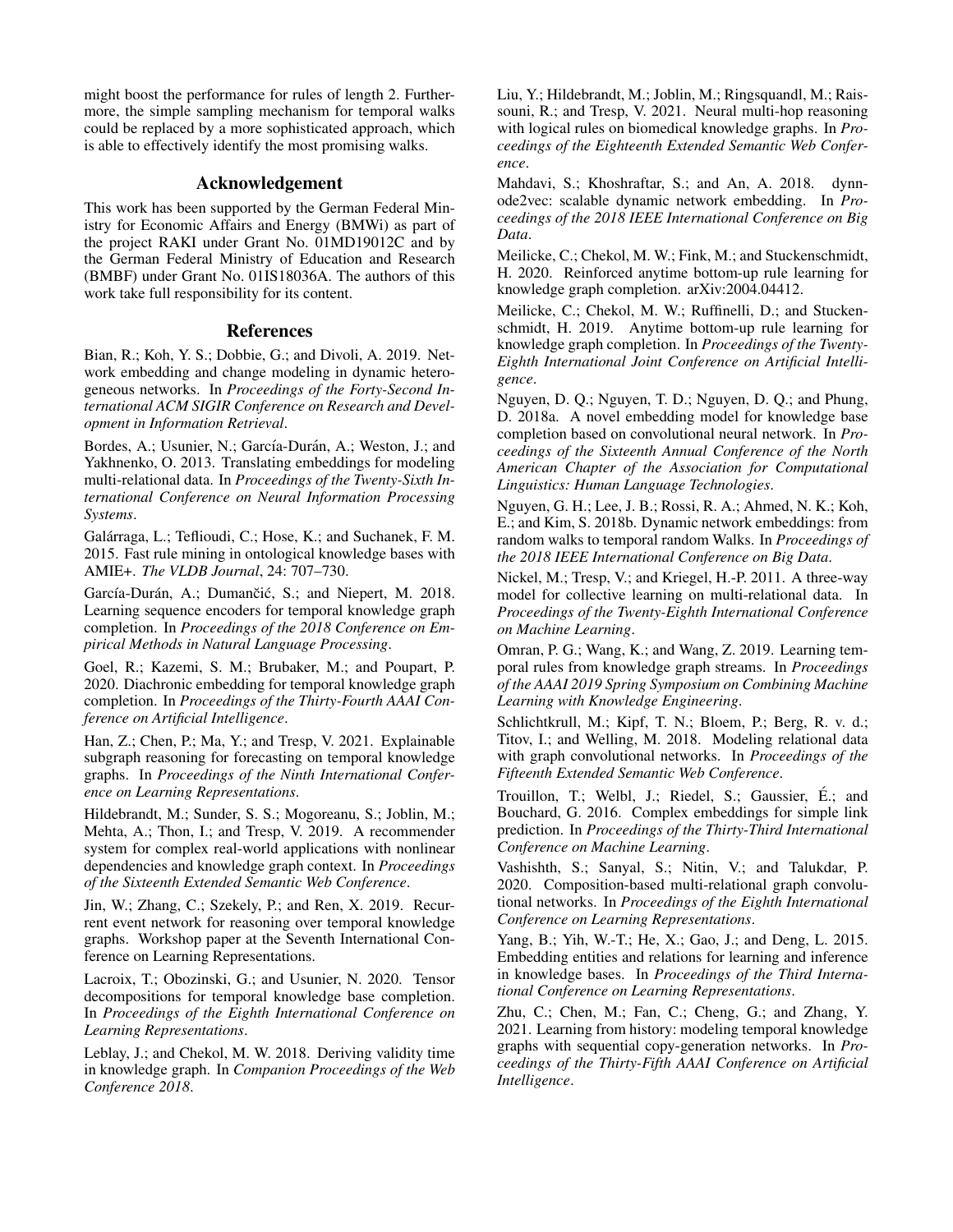# Appendix

Dataset statistics Table [4](#page-8-0) shows the statistics of the three datasets ICEWS14, ICEWS18, and ICEWS0515.  $|\mathcal{X}|$  denotes the cardinality of a set  $X$ .

<span id="page-8-0"></span>

|                  | Dataset $ \mathcal{G}_{\text{train}} $ $ \mathcal{G}_{\text{valid}} $ $ \mathcal{G}_{\text{test}} $ |                  |                                   | $ \mathcal{E} $           | $ \mathcal{R} $   |                     |
|------------------|-----------------------------------------------------------------------------------------------------|------------------|-----------------------------------|---------------------------|-------------------|---------------------|
| 14<br>18<br>0515 | 63,685<br>373,018<br>322,958                                                                        | 45.995<br>69,224 | 13,823 13,222<br>49.545<br>69,147 | 7.128<br>23,033<br>10,488 | 230<br>256<br>251 | 365<br>304<br>4.017 |

Table 4: Dataset statistics with daily time resolution for all three ICEWS datasets.

Experimental details All experiments were conducted on a Linux machine with 16 CPU cores and 32 GB RAM. The set of tested hyperparameter ranges and best parameter values for TLogic are displayed in Table [5.](#page-8-1) Due to memory constraints, the time window  $w$  for ICEWS18 is set to 200 and for ICEWS0515 to 1000. The best hyperparameter values are chosen based on the MRR on the validation set. Due to the small variance of our approach, the shown results are based on one algorithm run. A random seed of 12 is fixed for the rule learning component to obtain reproducible results.

<span id="page-8-1"></span>

| Hyperparameter               | Range                               | <b>Best</b>   |
|------------------------------|-------------------------------------|---------------|
| Number of walks $n$          | $\{10, 25, 50, 100, 200\}$          | 200           |
| Transition distribution $d$  | $\{\text{unif}, \text{exp}\}\$      | exp           |
| Rule lengths $\mathcal L$    | $\{\{1\},\{2\},\{3\},\{1,2,3\}\}\$  | $\{1, 2, 3\}$ |
| Time window $w$              | $\{30, 90, 150, 210, 270, \infty\}$ | $\infty$      |
| Minimum candidates $k$       | $\{10, 20\}$                        | 20            |
| $\alpha$ (score function f)  | $\{0, 0.25, 0.5, 0.75, 1\}$         | 0.5           |
| $\lambda$ (score function f) | $\{0.01, 0.1, 0.5, 1\}$             | 01            |

Table 5: Hyperparameter ranges and best parameter values.

All results in the appendix refer to the validation set of ICEWS14. However, the observations are similar for the test set and the other two datasets. All experiments use the best set of hyperparameters, where only the analyzed parameters are modified.

Object distribution baseline We apply a simple object distribution baseline when there are no rules for the query relation or no matching body groundings in the graph. This baseline is only added for completeness and does not improve the results in a significant way.

The proportion of cases where there are no rules for the test query relation is  $15/26,444 = 0.00056$  for ICEWS14,  $21/99,090 = 0.00021$  for ICEWS18, and  $9/138,294 =$ 0.00007 for ICEWS0515. The proportion of cases where there are no matching body groundings is  $880/26,444 =$ 0.0333 for ICEWS14,  $2,535/99,090 = 0.0256$  for ICEWS18, and 2,375/138,294 = 0.0172 for ICEWS0515.

Number of walks and transition distribution Table [6](#page-8-2) shows the results for different choices of numbers of walks

and transition distributions. The performance for all metrics increases with the number of walks. Exponentially weighted transition always outperforms uniform sampling.

<span id="page-8-2"></span>

| Walks | Transition | <b>MRR</b> | h@1    | h@3    | h@10   |
|-------|------------|------------|--------|--------|--------|
| 10    | Unif       | 0.3818     | 0.2983 | 0.4307 | 0.5404 |
| 10    | Exp        | 0.3906     | 0.3054 | 0.4408 | 0.5530 |
| 25    | Unif       | 0.4098     | 0.3196 | 0.4614 | 0.5803 |
| 25    | Exp        | 0.4175     | 0.3270 | 0.4710 | 0.5875 |
| 50    | Unif       | 0.4219     | 0.3307 | 0.4754 | 0.5947 |
| 50    | Exp        | 0.4294     | 0.3375 | 0.4837 | 0.6024 |
| 100   | Unif       | 0.4266     | 0.3315 | 0.4817 | 0.6057 |
| 100   | Exp        | 0.4324     | 0.3397 | 0.4861 | 0.6092 |
| 200   | Unif       | 0.4312     | 0.3366 | 0.4851 | 0.6114 |
| 200   | Exp        | 0.4373     | 0.3434 | 0.4916 | 0.6161 |

Table 6: Results for different choices of numbers of walks and transition distributions.

Rule length Table [7](#page-8-3) indicates that using rules of all lengths for application results in the best performance. Learning only cyclic rules probably makes it more difficult to find rules of length 2, where the rule body must constitute a path with no recurring entities, leading to fewer rules and body groundings in the graph.

<span id="page-8-3"></span>

| Rule length   MRR h@1 h@3 h@10 |                                     |  |  |
|--------------------------------|-------------------------------------|--|--|
|                                | $\vert$ 0.4116 0.3168 0.4708 0.5909 |  |  |
| $2^{\circ}$                    | $\vert$ 0.1563 0.0648 0.1776 0.3597 |  |  |
| $\mathcal{E}$                  | $\vert$ 0.4097 0.3213 0.4594 0.5778 |  |  |
| 1,2,3                          | $\vert$ 0.4373 0.3434 0.4916 0.6161 |  |  |

Table 7: Results for different choices of rule lengths.

Time window Generally, the larger the time window, the better the performance (see Table [8\)](#page-8-4). If taking all previous timestamps leads to a too high memory usage, the time window should be decreased.

<span id="page-8-4"></span>

| Time window | MRR    | h@1    | h@3    | h@10   |
|-------------|--------|--------|--------|--------|
| 30          | 0.3842 | 0.3080 | 0.4294 | 0.5281 |
| 90          | 0.4137 | 0.3287 | 0.4627 | 0.5750 |
| 150         | 0.4254 | 0.3368 | 0.4766 | 0.5950 |
| 210         | 0.4311 | 0.3403 | 0.4835 | 0.6035 |
| 270         | 0.4356 | 0.3426 | 0.4892 | 0.6131 |
| $\infty$    | 0.4373 | 0.3434 | 0.4916 | 0.6161 |

Table 8: Results for different choices of time windows.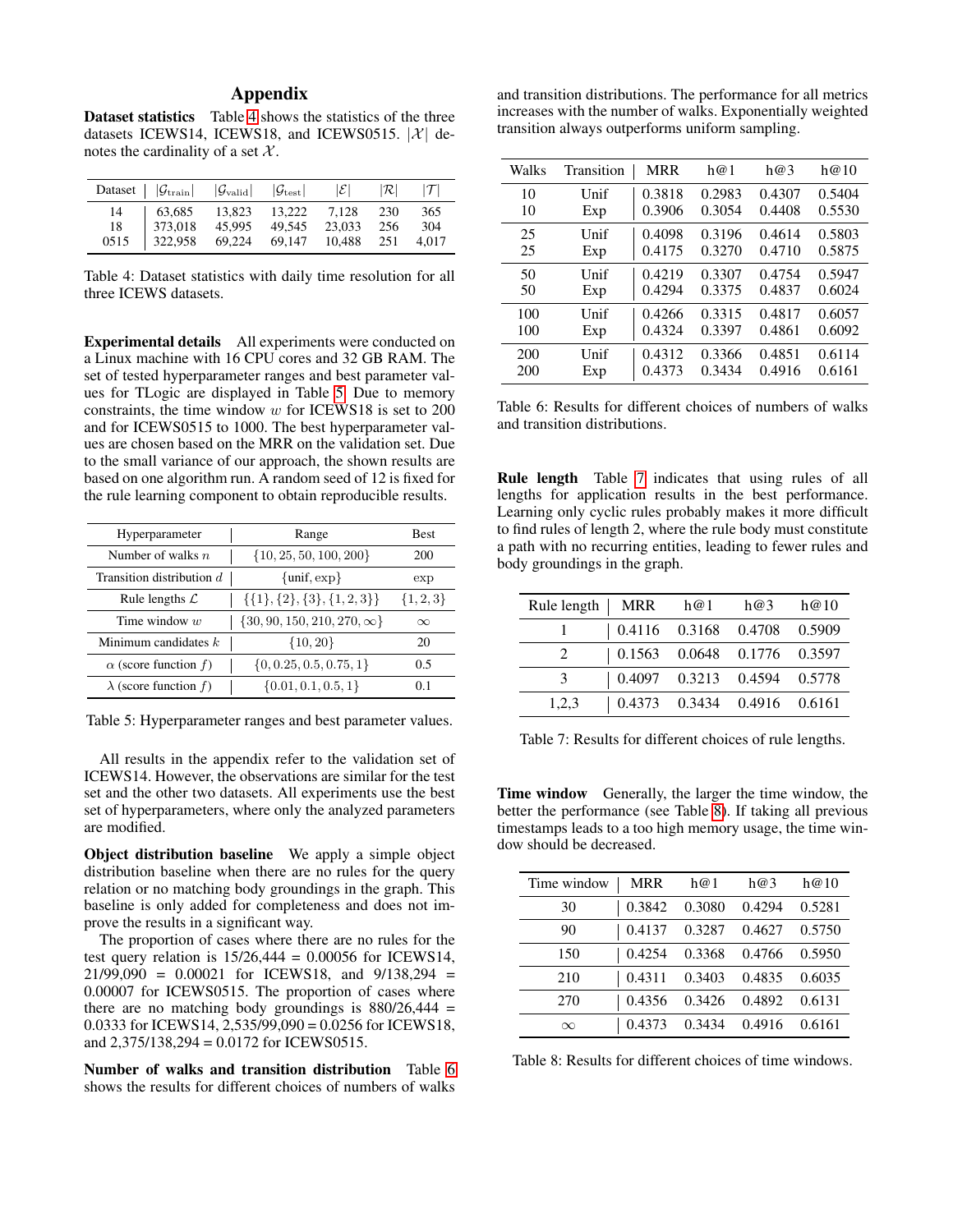Score function Using the best hyperparameters values for  $\alpha$  and  $\lambda$ , Table [9](#page-9-0) shows in the first row the results if only the rules' confidences are used for scoring, in the second row if only the exponential component is used, and in the last row the results for the combined score function. The combination yields the best overall performance. The optimal balance between the two terms, however, depends on the application and metric prioritization.

<span id="page-9-0"></span>

| $\alpha$      |                                            |  | $\lambda$   MRR h@1 h@3 h@10        |  |
|---------------|--------------------------------------------|--|-------------------------------------|--|
|               | arbitrary   0.3869  0.2806  0.4444  0.5918 |  |                                     |  |
| $\theta$      |                                            |  | $0.1$   0.4077 0.3515 0.4820 0.6051 |  |
| $0.5^{\circ}$ |                                            |  | $0.1$   0.4373 0.3434 0.4916 0.6161 |  |

Table 9: Results for different parameter values in the score function f.

Rule learning The figures [3](#page-9-1) and [4](#page-9-2) show the number of rules learned under the two transition distributions. The total number of learned rules is similar for the uniform and exponential distribution, but there is a large difference for rules of lengths 1 and 3. The exponential distribution leads to more successful longer walks and thus more longer rules, while the uniform distribution leads to a better exploration of the neighborhood around the start node for shorter walks.

<span id="page-9-1"></span>

Figure 3: Total number of learned rules and number of rules for length 1.

<span id="page-9-2"></span>

Figure 4: Number of rules for lengths 2 and 3.

Training and inference time The rule learning and rule application times are shown in the figures [5](#page-9-3) and [6,](#page-9-4) dependent on the number of extracted temporal walks during learning.

<span id="page-9-3"></span>

Figure 5: Rule learning time.

<span id="page-9-4"></span>

Figure 6: Rule application time.

The worst-case time complexity for learning rules of length l is  $O(|\mathcal{R}|n|Db)$ , where n is the number of walks,  $D$  the maximum node degree in the training set, and  $b$ the number of body samples for estimating the confidence. The worst-case time complexity for inference is given by  $\mathcal{O}(|\mathcal{G}| + |\mathcal{TR}_{r^q}|D^L|\mathcal{E}|\log(k)),$  where L is the maximum rule length in  $TR_{r^q}$  and k the minimum number of candidates. More detailed steps of the algorithms for understanding these complexity estimations are given by Algorithm [3](#page-10-0) and Algorithm [4.](#page-11-0)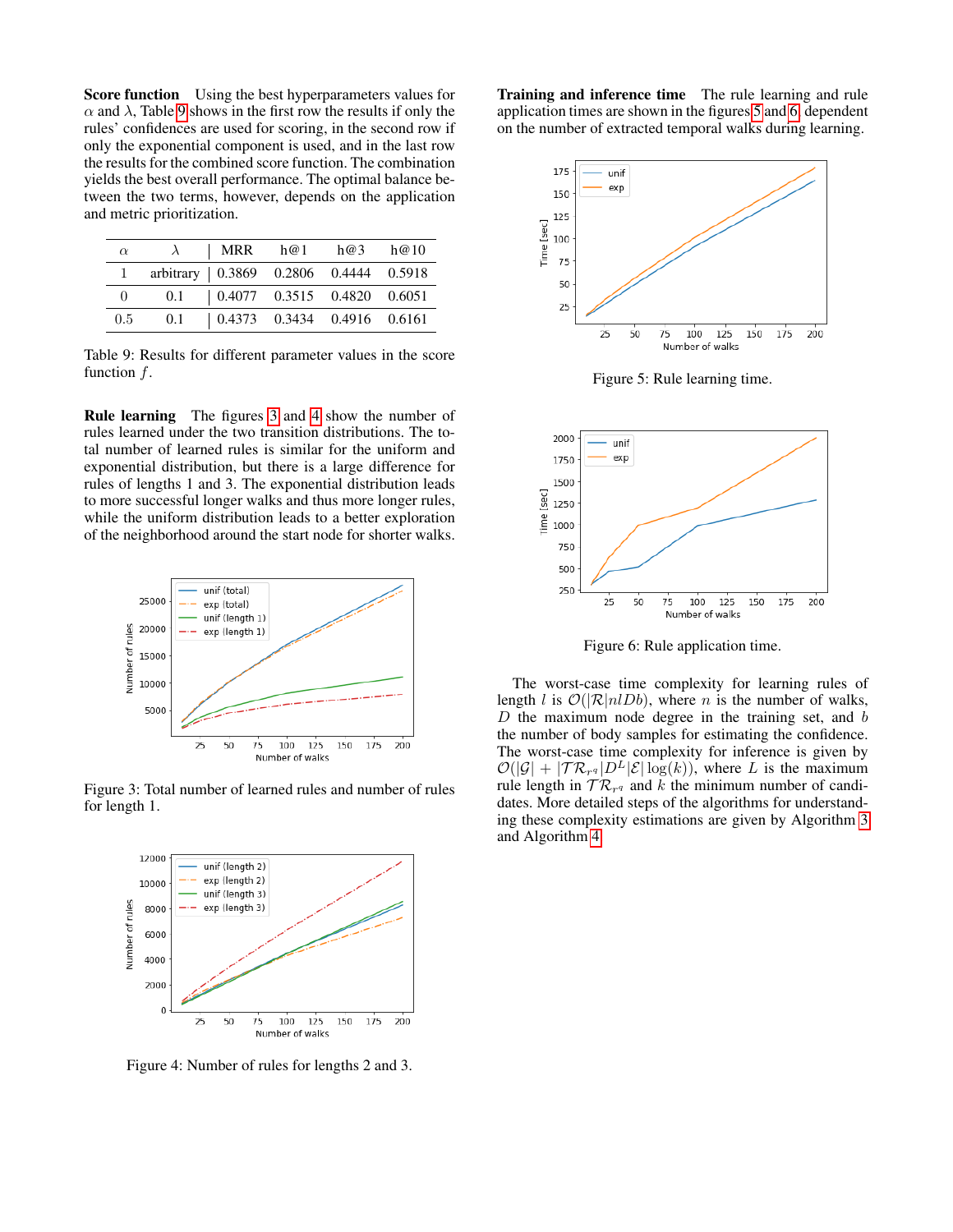

Figure 7: Overall framework.

<span id="page-10-0"></span>

|                 | Algorithm 3: Rule learning (detailed)                                                                                                                                                  |
|-----------------|----------------------------------------------------------------------------------------------------------------------------------------------------------------------------------------|
|                 | <b>Input:</b> Temporal knowledge graph $\mathcal{G}$ .                                                                                                                                 |
|                 | <b>Parameters:</b> Rule lengths $\mathcal{L} \subset \mathbb{N}$ , number of temporal random walks $n \in \mathbb{N}$ , transition distribution $d \in \{\text{unif}, \text{exp}\}\$ . |
|                 | <b>Output:</b> Temporal logical rules $TR$ .                                                                                                                                           |
|                 | 1: for relation $r \in \mathcal{R}$ do                                                                                                                                                 |
| 2:              | for $l \in \mathcal{L}$ do                                                                                                                                                             |
| 3:              | for $i \in [n]$ do                                                                                                                                                                     |
| 4:              | $\mathcal{T} \mathcal{R}_r^l \leftarrow \emptyset$                                                                                                                                     |
| 5:              | According to transition distribution d, sample a temporal random walk W of length $l + 1$ with $t_{l+1} > t_l$ .<br>$\triangleright$ See (4).                                          |
|                 | Sample uniformly a start edge $(e_s, r, e_o, t)$ with edge type r.                                                                                                                     |
| 6:              | <b>for</b> step $m \in \{2, , l + 1\}$ <b>do</b>                                                                                                                                       |
| 7:              | Retrieve adjacent edges of current object node.                                                                                                                                        |
| 8:              | if $m = 2$ then                                                                                                                                                                        |
| 9:              | Filter out all edges with timestamps greater than or equal to the current timestamp.                                                                                                   |
| 10:             | else                                                                                                                                                                                   |
| 11:             | Filter out all edges with timestamps greater than the current timestamp.                                                                                                               |
|                 | Filter out the inverse edge of the previously sampled edge.                                                                                                                            |
| 12:             | if $m = l + 1$ then                                                                                                                                                                    |
| 13:             | Retrieve all filtered edges that connect the current object to the source of the walk.                                                                                                 |
| 14:             | Sample the next edge from the filtered edges according to distribution $d$ .                                                                                                           |
|                 | <b>break</b> if there are no feasible edges because of temporal or cyclic constraints.                                                                                                 |
| 15:             | Transform walk $W$ to the corresponding temporal logical rule $R$ .<br>$\triangleright$ See (5).                                                                                       |
|                 | Save information about the head relation and body relations.<br>Define variable constraints for recurring entities.                                                                    |
| 16:             | Estimate the confidence of rule $R$ .                                                                                                                                                  |
|                 | Sample b body groundings. For each step $m \in \{1, , l\}$ , filter the edges for the correct body relation besides for                                                                |
|                 | the timestamps required to fulfill the temporal constraints.                                                                                                                           |
|                 | For successful body groundings, check the variable constraints.                                                                                                                        |
|                 | For each unique body, check if the rule head exists in the graph.                                                                                                                      |
|                 | Calculate rule support / body support.                                                                                                                                                 |
| 17:             | $\mathcal{TR}_r^l \leftarrow \mathcal{TR}_r^l \cup \{(R,\text{conf}(R))\}$                                                                                                             |
| 18:             | $TR_r \leftarrow \cup_{l \in \mathcal{L}} TR_r^l$                                                                                                                                      |
|                 | 19: $TR \leftarrow \bigcup_{r \in \mathcal{R}} TR_r$                                                                                                                                   |
| 20: return $TR$ |                                                                                                                                                                                        |
|                 |                                                                                                                                                                                        |